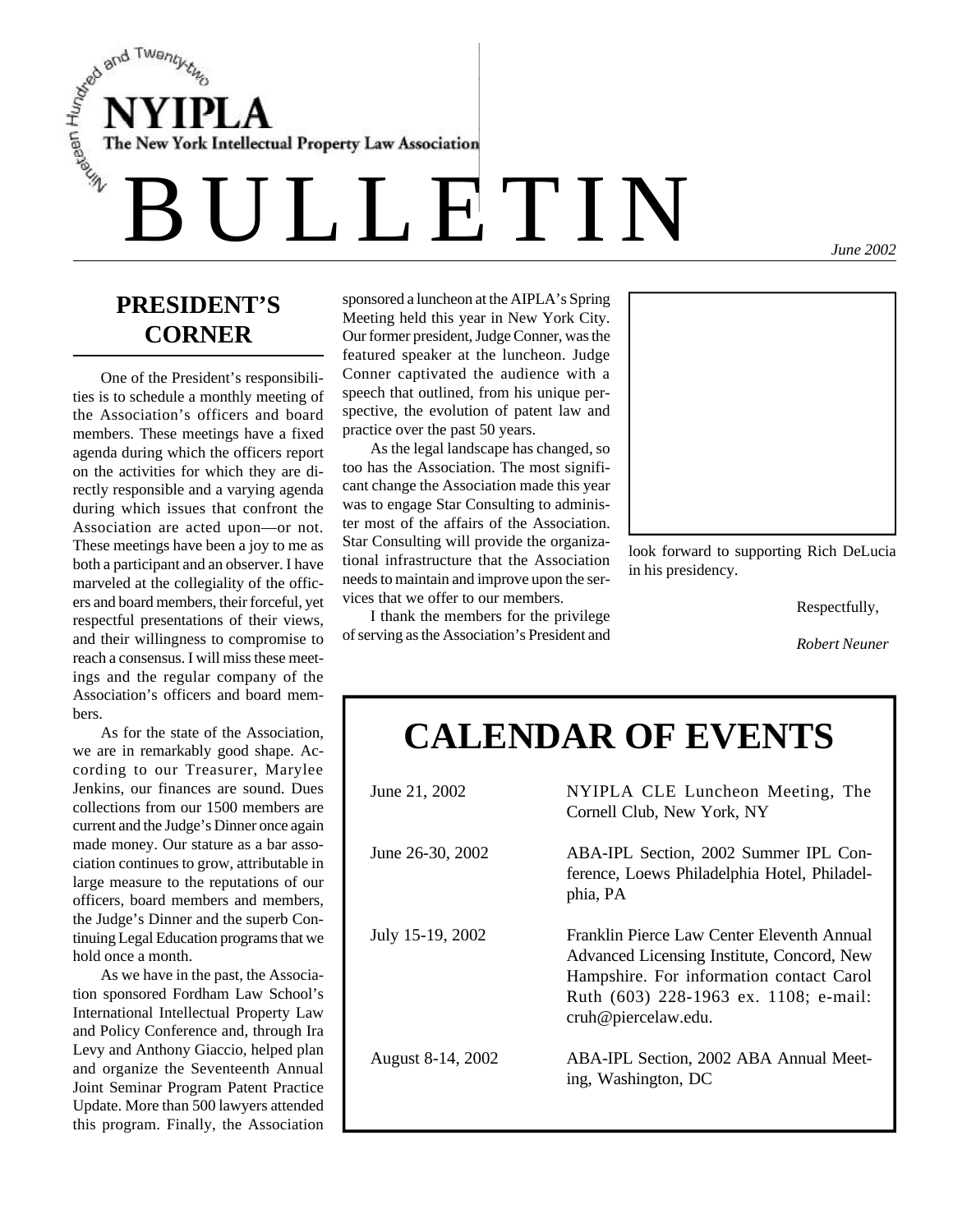## **MEET THE NEW** *FESTO***: SAME AS THE OLD** *FESTO***?**

*by Lawrence B. Ebert<sup>1</sup>*

In a revealing paragraph from the May 28, 2002 *Festo* decision, the Supreme Court compared its newly-created rebuttable presumption to the now-obsolete complete bar of the en banc Federal Circuit:

> This presumption is not, then, just the complete bar by another name. Rather, it reflects the fact that the interpretation of the patent must begin with its literal claims, and the prosecution history is relevant to construing those claims. When the patentee has chosen to narrow a claim, courts may presume the amended text was composed with awareness of this rule and that the territory surrendered is not an equivalent of the territory claimed. In those instances, however, the patentee still might rebut the presumption that estoppel bars a claim of equivalence. The patentee must show that at the time of the amendment one skilled in the art could not reasonably be expected to have drafted a claim that would have literally encompassed the alleged equivalent.

If it were clear that the Supreme Court's decision were a major change from the en banc Federal Circuit decision, such text would not have been needed. In fact, although the Supreme Court did vacate the Federal Circuit decision, it did not return patentees to the status quo ante of the flexible bar of *Hughes-I* but rather projected them into a new, and previously unknown, world wherein "the patentee should bear the burden of showing that the amendment does not surrender the particular equivalent in question."

Thus, where the Federal Circuit effectively had a conclusive, or irrebuttable, presumption that a narrowing amendment related to patentability as to a claim element foreclosed equivalents as to that claim element, the Supreme Court opened the door that while a "patentee's decision to narrow his claims through amendment may be presumed to be a general disclaimer of the territory between the original claim and the amended claim," "[t]here are some cases, however, where the amendment cannot reasonably be viewed as surrendering a particular equivalent." The effective difference between the Supreme Court holding and the Federal Circuit holding resides in the identity of these "some cases" and the ease by which the patentee can establish that the presence of one of these "cases."

Of guidance on the identity of these "some cases," the Supreme Court wrote:

The equivalent may have been unforeseeable at the time of the application; the rationale underlying the amendment may bear no more than a tangential relation to the equivalent in question; or there may be some other reason suggesting that the patentee could not reasonably be expected to have described the insubstantial substitute in question. In those cases the patentee can overcome the presumption that prosecution history estoppel bars a finding of equivalence.

Of these three situations, the Court summarized (or possibly re-stated the third situation) in the following paragraph of the decision [also mentioned above]): "The patentee must show that at the time of the amendment one skilled in the art could not reasonably be expected to have drafted a claim that would have literally encompassed the alleged equivalent."

There are no footnotes which provide insight into the origin of these three situations. Elsewhere in the Supreme Court decision, there is text:

By amending the application, the inventor is deemed to concede that the patent does not extend as far as the original claim. It does not follow, however, that the amended claim becomes so perfect in its description that no one could devise an equivalent. After amendment, as before, language remains an imperfect fit for invention. The narrowing amendment may demonstrate what the claim is not; but it may still fail to capture precisely what the claim is. There is no reason why a narrowing amendment should be deemed to relinquish equivalents unforeseeable at the time of the amendment and beyond a fair interpretation of what was surrendered. Nor is there any call to foreclose claims of equivalence for aspects of the invention that have only

a peripheral relation to the reason the amendment was submitted. The amendment does not show that the inventor suddenly had more foresight in the drafting of claims than an inventor whose application was granted without amendments having been submitted. It shows only that he was familiar with the broader text and with the difference between the two. As a result, there is no more reason for holding the patentee to the literal terms of an amended claim than there is for abolishing the doctrine of equivalents altogether and holding every patentee to the literal terms of the patent.

There are no footnotes to this text.

Arguably, these new tests came from amici briefs. Separately, it may be the case that these tests may not be easy ones for the patentee to meet. If so, then the "new" *Festo* may not be significantly different from the "old" *Festo* in practice, and patent applicants who amend claims may still be at significant risk.

Of the tests, the Supreme Court may have looked to suggestions within both the brief of the Solicitor General and of the IEEE. The suggestions within the SG's brief were as follows:

> 1. A patent holder should be allowed to assert that an accused device infringes under the doctrine of equivalents if the court finds that the assertedly equivalent element is itself an innovation that was not known to persons of ordinary skill in the art at the time the applicant amended his claim.

> 2. A patent holder should be entitled to assert that an accused device infringes under the doctrine of equivalents if the court concludes that, owing to the nature of the subject matter at issue, it was not possible for one of ordinary skill in the art to draft a claim amendment that literally encompassed the allegedly equivalent element while disclaiming the surrendered subject matter.

These suggestions are not helpful in finding DOE for patentee on the facts of *Festo*. Of the first suggestion, as to the Stoll patent, the mention of the claim element "magnetizable sleeve" both implies that a non-magnetizable sleeve was known and that it was not part of the invention. The problem confronting us is whether the claim encompasses through DOE a non-magne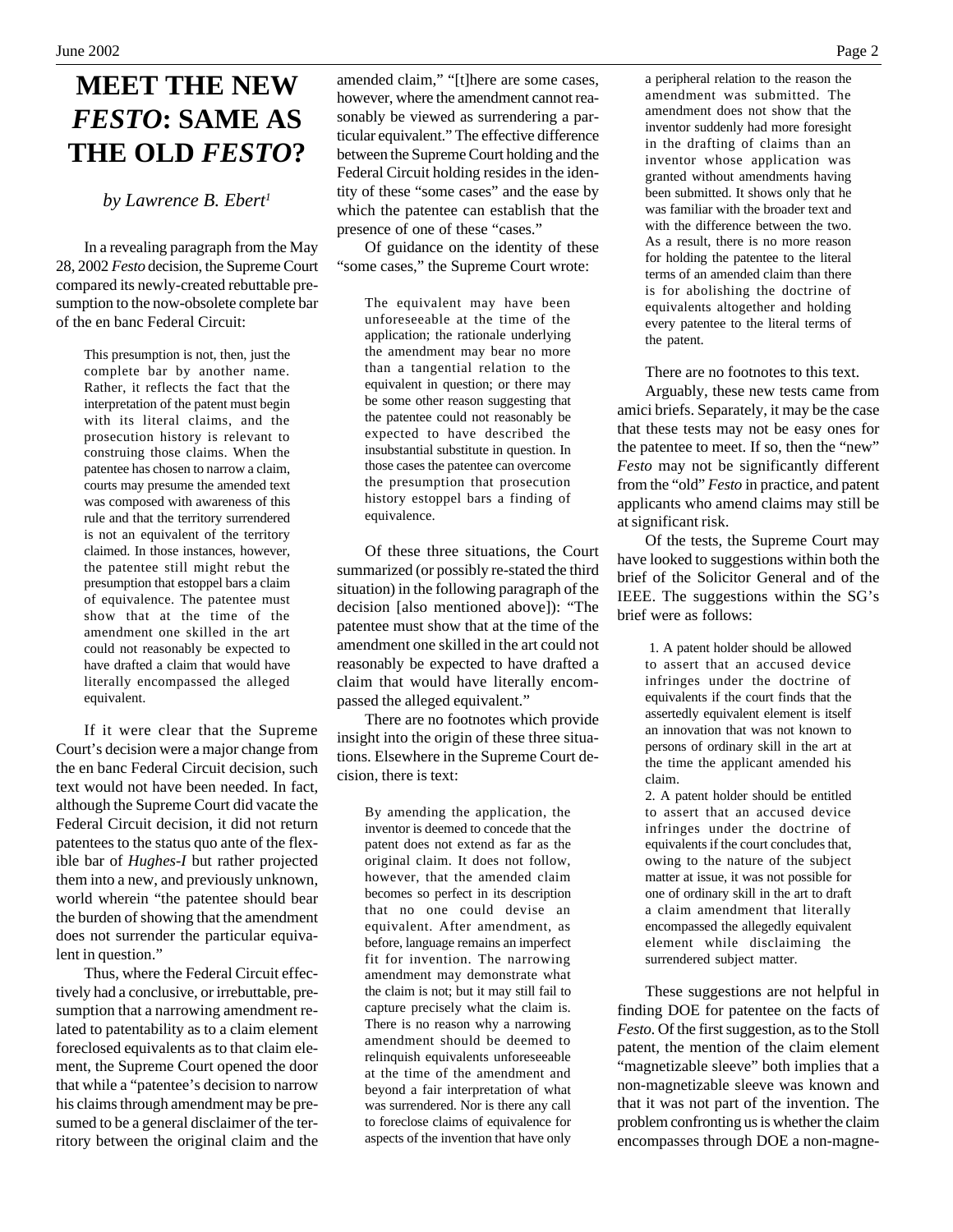tizable sleeve that comprises ferromagnetic impurities insufficient to render the sleeve magnetizable (in the commonly-understood meaning of the term) but which provides some of the functional benefits of the magnetizable sleeve. Of the second suggestion, I believe it was possible for one of ordinary skill to draft a claim or amendment that literally encompassed the allegedly equivalent element; in the *Festo* case, there was no need to disclaim anything. As to the claim of the Stoll patent, wherein the patentee combined elements from several dependent claims to form a new independent claim, it is doubtful that the patent applicant intended to surrender any equivalent scope as to any individual claim element; the applicant was requiring the presence of each of the added elements.

The amicus brief of the IEEE opposed the absolute bar of *Festo* and proposed a bar based on foreseeability. (see also "Foreseeability in Patent Law," 16 Berkeley Tech. L.J. 1045 (Fall 2001) and PIONEER-ING, INNOVATION, AND FESTO LAST LOOKS, Intellectual Property Today, 12 (June 2002)). The foreseeability test would hold that, notwithstanding a patentabilityrelated amendment to a patent's claims during prosecution, the doctrine of equivalents will be applied UNLESS the limiting effect of the amended language with respect to the accused device would have been foreseeable at the time of the amendment to a reasonable person skilled in the art. The brief further stated: "a foreseeable bar asks the trial judge only whether the limiting effect of an amendment's language as applied to exclude an accused device from literal infringement was foreseeable at the time of the amendment."

The brief of the IEEE did not apply its "foreseeable bar" to the facts of the *Festo* case. As noted above, an issue in *Festo* as to the Stoll patent is the meaning of the word "magnetizable." The claim element "a cylindrical sleeve made of magnetizable material" would seem to indicate that the patentee said not to use "a cylindrical sleeve made of non-magnetizable material." Would it be foreseeable that a cylindrical sleeve made of aluminum (a non-magnetizable material) which contained some ferromagnets was given up by the patent applicant? *Festo* does not think so, and the jury that decided this question (earlier) probably would not think so. SMC certainly does think so. If one adds a claim element requiring a "magnetizable sleeve," one would foresee, predict, and believe that the applicant intentionally surrendered the universe of "non-magnetizable sleeves." The exclusion of non-magnetizable sleeves was foreseeable. The foreseeable bar does not advance resolution of this case.

Separately, the foreseeable bar might be in conflict with *Graver Tank & Mfg. Co. v. Linde Air Products*, 339 U.S. 605, 85 USPQ 328 (1950). Therein, manganese ion was found to be an equivalent of magnesium ion, even though manganese ion was taught in the prior art, and thus its use was clearly foreseeable. In *Graver Tank*, the majority wrote: "It is difficult to conceive of a case more appropriate for application of the doctrine of equivalents. The disclosures of the prior art made clear that manganese silicate was a useful ingredient in welding compositions." *Graver Tank*, 85 USPQ at 332. Justice Black, in dissent, wrote: "But the similar use of manganese in prior expired patents, referred to in the Court's opinion, raises far more than a suspicion that its elimination from the valid claims stemmed from fear that its inclusion by name might result in denial or subsequent invalidation of respondent's patent." *Graver Tank*, 85 USPQ at 333. Both from prior art disclosures and from disclosures in the specification, the use of manganese as a substitute for alkaline earths was known and thus foreseeable, and thus to be excluded from the purview of the doctrine of equivalents under the foreseeable bar. Yet, the Supreme Court in *Graver Tank* found the foreseeable manganese to be an equivalent. It is separately true the Supreme Court in *Halliburton Oil Well Cementing v. Walker*, 329 U.S. 1,13 (1946) suggested that unknown or later discovered equivalents were not within the purview of the doctrine of equivalents, again in contrast to the foreseeable bar. In reviewing the law at the time, the *Halliburton* court said:

> The alleged infringer could have prevailed if the substituted device (1) performed a substantially different function; (2) was not known at the date of Walker's patent as a proper substitute for the resonator; or (3) had been actually invented after the date of the patent.

Along this line, a scientist [non-lawyer] wrote to me of the foreseeable bar: "An inventor cannot count among his invention

that which was not demonstrably known to him at the time of his invention – and the teachings and claims of his patent comprise the legal record of his knowledge at that point."

The current tests to rebut the presumption of surrender seem both to be distinct from past Supreme Court cases and contrary to our understanding of the quid pro quo of the patent system. At present, there are no equivalents for what was known at the time of application (but narrowed during prosecution or inadvertently unclaimed) but there are equivalents for what was unknown and unforeseeable. Patent protection is extended to what was unknown and unknowable at the time of application.

Even with this, however, one does not get an initial impression that patentees will have great success in rebutting the Supreme Court's presumption. It is likely that in many cases the sought-after equivalent will be found to have fallen within the scope of a properly-drawn (but hypothetical) amended claim at the time of amendment, so that patentee can not show "at the time of the amendment one skilled in the art [or his patent attorney] could not reasonably be expected to have drafted a claim that would have literally encompassed the alleged equivalent." Until the case law on the presumption evolves, the wisest course remains a cautious course as to claim amendments, even under the regime of the new *Festo*.

> <sup>1</sup> Lawrence Ebert is counsel at Reed Smith LLP's Princeton office. Viewpoints ex-pressed herein are those of the author and not of Reed Smith LLP or of its clients. The author may be reached at Lebert@ ReedSmith.com or at ebert @lawyer.com.

## **NEWS FROM THE BOARD OF DIRECTORS**

*by Edward E. Vassallo*

The Board of the NYIPLA met on April 9, 2002, at the Rockefeller Center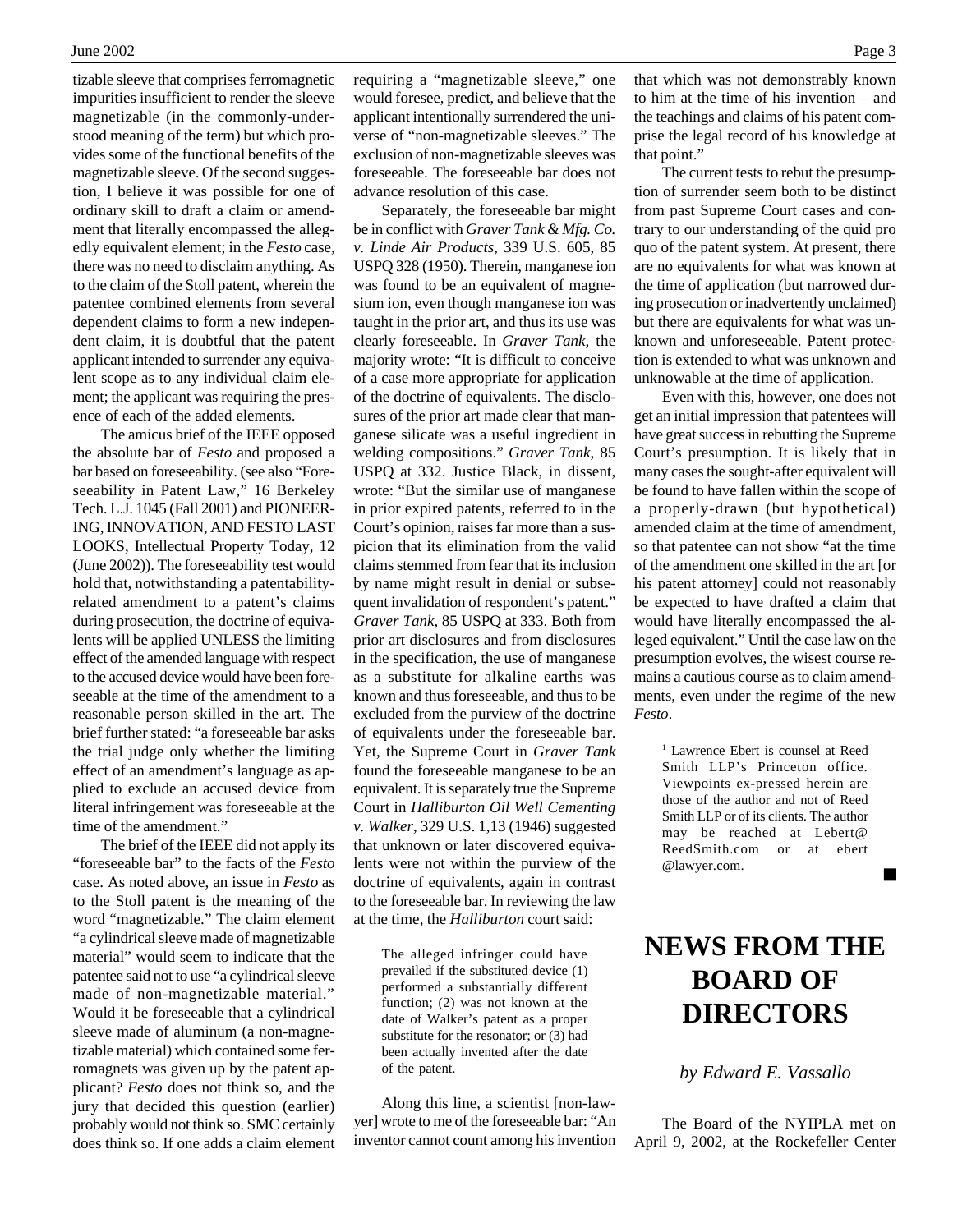Club. Robert Neuner presided, and Richard L. DeLucia, John D. Murnane, Marylee Jenkins, Mark J. Abate, Thomas H. Beck, Dawn Buonocore, Rory J. Radding, Christopher A. Hughes, Anthony M. Santini, and Edward E. Vassallo attended. Also present were William H. Dippert, Anthony Giaccio, and Bruce Wexler. The Minutes of the meeting of the Board of Directors held on March 12, 2002 were accepted as distributed.

The Board agreed that the March 22 Judges' Dinner was a resounding success. There were 3,069 attendees at the Dinner, including 157 Honored Guests and 125 guests of the Honored Guests – each figure a record breaker. Guest Speaker David Halberstam provided a thought-provoking and timely speech relating to our post September 11, 2001 world. In addition, the Board was pleased by the improved decorum during the Dinner, particularly during Mr. Halberstam's speech.

Ms. Jenkins summarized the Treasurer's Report. She reported that the Association's assets total in excess of \$720,000, but most of the cost of the Judges' Dinner had not yet been paid. The Association is in sound financial condition.

Mr. Neuner reported that Star Consulting has agreed to substantially lower its price from that set forth in its written proposal to expand the role of Star Consulting in supporting the activities of the Association. For an agreed-upon annual sum, Star Consulting will continue to coordinate the Judges' Dinner and the Association's CLE activities, and now also will coordinate publication of the Newsletter and the Greenbook, improvements to the Association's website, and collection of members' dues as well as certain other functions of the Treasurer. The Board agreed that a formal contract (for a term of one year) should be prepared and signed by the Association and Star.

Mr. Murnane reported that the Annual Dinner is scheduled for May 22, 2002. Judge Newman of the Court of Appeals for the Federal Circuit will be the keynote speaker. The Inventor of the Year has not yet been selected. Notice of the meeting must be mailed by April 22, 2002.

The New York Conference of Bar Leaders sent the Association a letter dated March 5, 2002. The letter indicated that the Conference has as its objective to help bar leaders become more effective in their

roles. The Executive Counsel is seeking to fill vacancies in the  $1<sup>st</sup>$ ,  $6<sup>th</sup>$ ,  $8<sup>th</sup>$  and  $10<sup>th</sup>$  Judicial Districts, as well as two At-Large Representatives and one Executive Director Representative. Mr. Garner will respond to the Conference on our Association's behalf.

The Association also received a letter dated March 28, 2002 from the Clerk of the Court of the New York Court of Appeals. The Court is seeking applications for an appointment to the Board of Law Examiners to fill a vacancy to occur in November 2002. The position requires attendance at regular meetings of the board in Albany and the preparation and grading of bar exams given twice a year. Members are paid \$53,385 per year, plus expenses. The Association decided to publish the opening in the *Bulletin*.

Bruce Wexler reported that counsel for Enzo had requested that the NYIPLA file an amicus brief in support of rehearing in banc in *Enzo v. Gen-Probe*, No. 01-1230 (Fed. Cir. Apr. 2, 2002), involving the written description requirement. The Association will attempt to prepare and file an amicus brief pointing out that the decision may conflict with prior precedent.

## **STRATEGIC DEMONSTRATIVE EVIDENCE IN A** *MARKMAN* **HEARING: STORYTELLING IN THE WAKE OF THE** *FESTO* **DECISION**

*by Philip K. Anthony, Ph.D. and Lorrie Messinger, DecisionQuest<sup>1</sup>*

### **INTRODUCTION**

Some five years ago, *Markman* came into existence. It was followed shortly by *Hilton-Davis* and most recently by the United States Supreme Court's decision in *Festo*. *Festo*, in particular, brings into focus what *Markman* really means to patent holders and patent lawyers across the country.

The purpose of this article is to discuss what these recent decisions mean for *Markman* Hearings and what steps patent attorneys can take to protect their clients and strengthen their cases via the use of visuals, presentation technology and mock *Markman* Hearings. The Principals at DecisionQuest (DQ) have been working with a variety of clients on *Markman* Hearings, and we have come up with some innovative methods of discerning what the judge may understand and by using that information to exert some control over the hearing, persuade the judge and ultimately win the case.

#### *MARKMAN* **BACKGROUND**

The *Markman* case has had a profound impact on the strategic and practical considerations for litigating all patent infringement actions. The Supreme Court confirmed the Federal Circuit Court's holding that the interpretation of patent claims is now an issue of law for a trial judge, not a jury, to decide.

Hence the advent of the *Markman* Hearing where patent attorneys work to convince a judge of the correctness of their clients' claim construction. Several years after the landmark *Markman* case, the Supreme Court announced its unanimous decision in *Hilton-Davis*, which involved the application of the "doctrine of equivalents" in patent law. This decision was meant to prevent the practice of "free riding" whereby infringers make insubstantial changes to what is disclosed in the patent and then hide behind the gaps in technical wording. Unfortunately, the doctrine makes it difficult to read a patent and know with certainty what would or would not constitute infringement. The Federal Circuit Court's decision in *Festo v. Shoketsu Kinzoku Kogyo Kabushiki Co. Ltd*. sought to provide certainty to competitors to the apparent detriment of patent owners in a decision which profoundly limited the doctrine of equivalents.

The Supreme Court's subsequent decision in *Festo,* while maintaining the "doctrine of equivalents" theory, also states that amending a patent claim creates a rebuttable presumption that the amendment was intended to narrow the claim. Thus, *Festo* casts some doubt as to whether any nar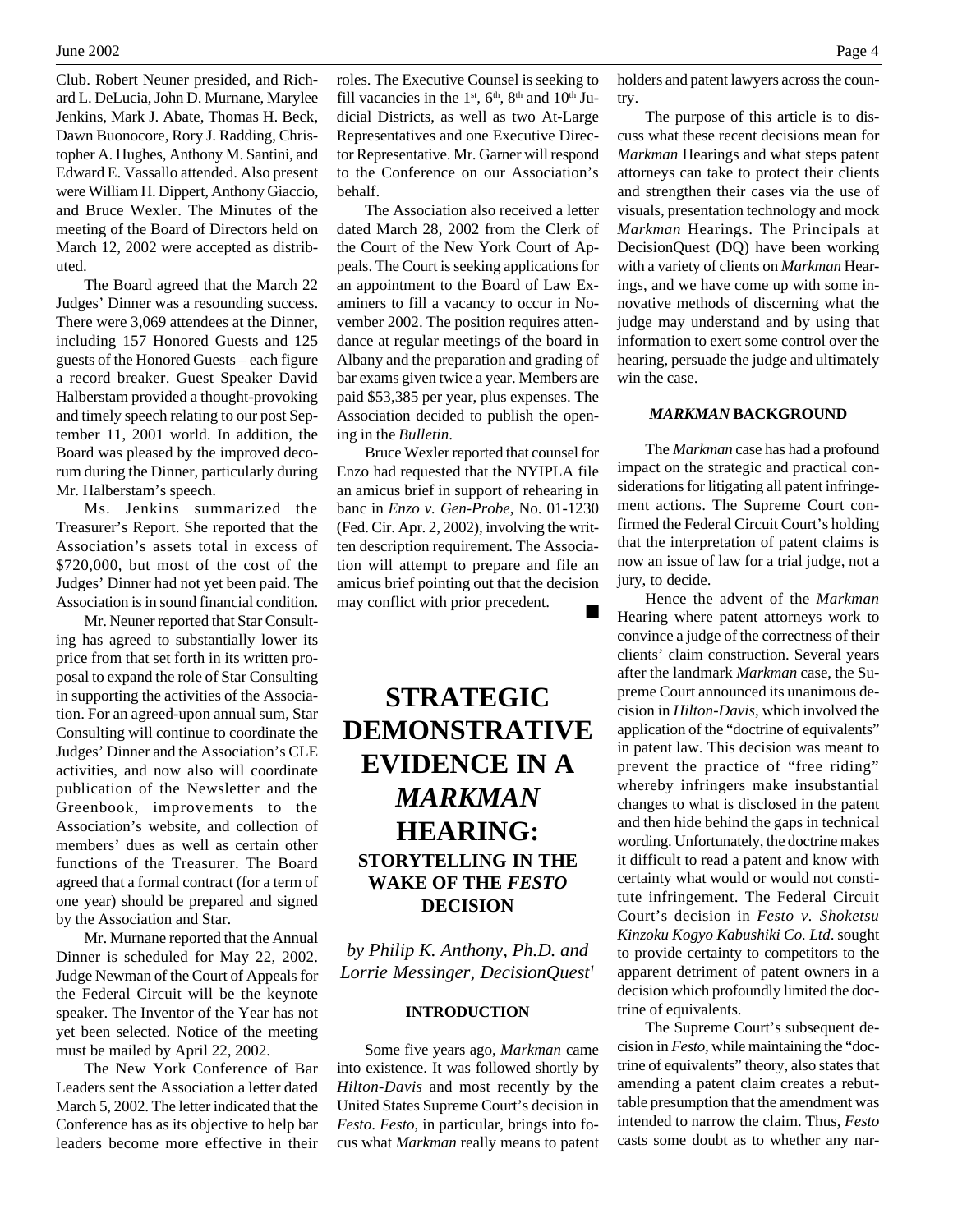rowing amendment to a patent can still allow expansion under the doctrine of equivalents. However, viewpoints differ on what this means for *Markman* Hearings and patent law.

In its decision, the Supreme Court sought to clarify the effect an amendment has on the doctrine of equivalents. However, there is some uncertainty about the practical effect of this clarification. Whereas some members of the patent bar believe that, to a great extent, *Festo* reaffirmed the validity of the doctrine of equivalents, others believe that it has created a presumption that is nearly impossible to overcome.

The basis of the doctrine of equivalents under *Festo* derives from a problem with the English language: it is difficult to capture the essence of an invention in a patent application. A truly new concept may not easily be described in words. However, a patentee and his/her attorney are expected to write patent claims encompassing readily known equivalents. Thus, to the extent that claims or amendments demonstrate that the patentee was at some point capable of accurately defining the invention, the reason behind the doctrine of equivalents may be inapplicable and the scope of the claims should be ascertainable. The problem for existing patents is that they were not prosecuted with this concept in mind.<sup>2</sup>

*Markman* was reasonably clear, but the additions of *Hilton-Davis* and *Festo* have muddied the waters to the point that it is difficult to know what is and what is not a patent infringement. *Festo* to a substantial degree expands what a *Markman* Hearing is all about and makes it an even more crucial event in the litigation process.

## **NEW LIFE FOR EXPERT TESTIMONY?**

Because of the uncertainty of the law and the increasing complexity of the subject matter, a number of *Markman* Hearings have been reversed upon appeal. This makes the entire patent process more confusing even for judges. Of course, judges are people, too, and they need as much help as they can get in figuring out how to make decisions about the plain meaning of patent claims during these hearings.

To that end, the courts have been paring back the amount of time that they are willing to devote to the *Markman* Hearing. Some judges are shortening the hearing by curtailing or eliminating outright the testimony of experts. This could be due in part to the fact that each side's expert adds layers of complexity to an already complex process and that expert testimony adds days and hours to an increasingly lengthy process. *Festo* may be a basis to reverse this trend. The Supreme Court indicated that the "patentee must show that at the time of the amendment one skilled in the art could not reasonably be expected to have drafted a claim that would have literally encompassed the alleged equivalent." It is difficult to imagine how this would be efficiently proven in a *Markman* proceeding without a patent expert. *Markman* instructed district court judges that a patent was a contract and should be definable. Few, if any, district court judges have experience drafting patent claims, let alone knowing what could reasonably be expected of a patentee in preparing a patent.

It remains to be seen if the shift continues post *Festo*. Without expert testimony, a *Markman* Hearing becomes little more than an oral argument coupled with some demonstrative exhibits that don't rely upon expert testimony to be explained. Thus it falls along the lines of an opening statement or a closing argument.

The judges' use of intrinsic and extrinsic evidence is also of immeasurable interest in a *Markman* Hearing. Intrinsic evidence includes patent claims, specifications and file history. Extrinsic evidence might include expert testimony or information

from the inventor. What may or may not be included in a *Markman* is at the sole discretion of the judge as is the timing of the hearing. A recent study (Figure 1) indicated that most of the claim construction rulings (58%) were issued after the close of discovery but before trial. A large number of rulings (22%) were issued during the course of discovery and about 12% were issued during trial. Only a few of the rulings (8%) were issued before discovery had commenced.<sup>3</sup>

However, these changes in the court and in the *Markman* Hearings them-

selves have implications for patent lawyers worldwide. They also offer some interesting possibilities.

The *Festo* decision, along with the evolution of the *Markman* Hearing itself, has created a hybrid event which is in its simplest form a session of storytelling. This hybrid presents great opportunities for patent lawyers and trial consultants because this means that they are in a position—just as they are with jury trials—to determine what the ideal story is.

What's the story that's going to make the most sense in terms of describing to the court which claims are at issue? And, in turn, this has great implications for the demonstrative exhibits in the case because the attorney's job in today's *Markman* Hearing is to take highly technical information and convey it in a manner that makes sense and that is understandable by the judge.

## *MARKMAN* **SUCCESS—PART 1: MOCK HEARINGS**

How attorneys approach a *Markman* Hearing depends in some part on which side they are on. In general, plaintiff lawyers have a patent that they believe is being infringed. Usually, the goal is to show that their claim is as broad as possible to snare infringers, and they will want to employ the "doctrine of equivalents" if possible. With the advent of *Festo*, many plaintiff attorneys will need to overcome a presumption that any amendments to the application did not narrow the claim or, if they

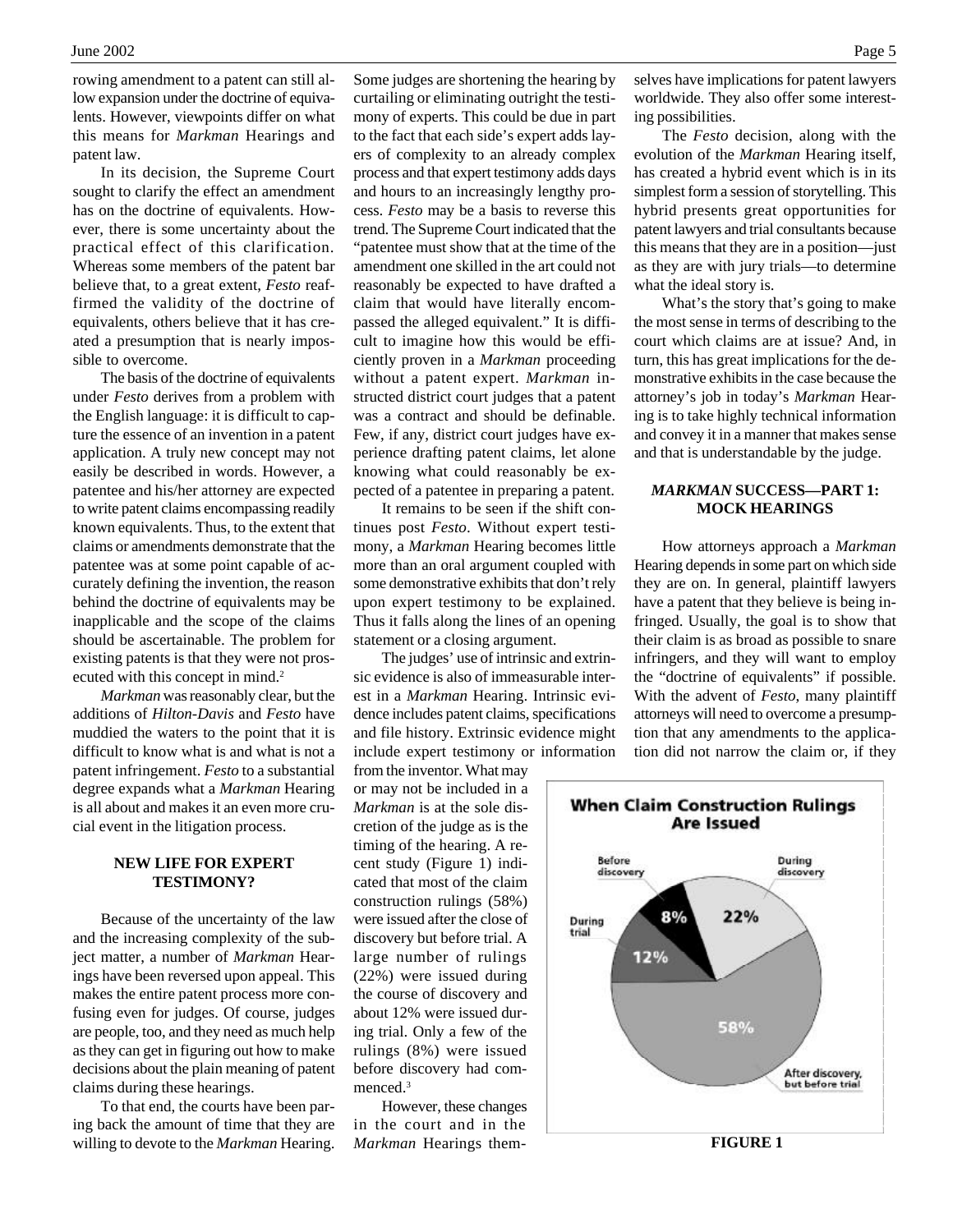did, the change to the claim could not have covered an unforeseeable subsequent modification.

On the other hand, attorneys for the defense will want to narrow the claim as much as possible. Their argument is that they are not really infringing because the patent claim does not encompass their device or method.

Our experience comes both from the defense and the plaintiff sides in the *Markman* equation. What the Principals at DecisionQuest do is two-fold. First, we use empirical research just as we do for cases involving jury trials. We find out what judges are likely to understand and not understand about what the client (whether plaintiff or defendant) is trying to convey during the *Markman* Hearing.

Second, given their findings about what the judge is likely to understand, we work to present the client's case and patent data in a way that is understandable and useable for the judge without being too technical.

#### **Mock** *Markman* **Hearings**

For example, in a recent manufacturing industry case involving the patent of a hair dryer, we convened a panel of surrogate judges and experts in the field, and then we brought the panel in and put on a mock *Markman* Hearing presenting the elements of the patent claims. The panel gave written and verbal feedback on the strengths and weaknesses of the two briefs and on the main themes regarding the construction of the two claims. In addition, they gave a detailed explanation of which side they would find for and why.

In this particular case, we found that:

- · The panel thought that the introduction to the issues was too long. They recommended that the attorney introduce three key points at the beginning to guide the judge's understanding of the argument.
- · The attorney's modest, unpretentious style appealed to the panel.
- · The panel found that it was very useful to have a packet of demonstratives as a leave-behind for consideration during their deliberations.
- · The use of layperson's terms was cited as a key reason that the panel found in the client's favor.
- · While the panel understood the demonstrative evidence, they suggested that the attorney find a more lively way to present the information. They suggested using some sort of animation or creating a PowerPoint presentation.
- · A key part of the other side's case was a dispute over technical language, but the panel felt that this interpretation of a particular part of the invention was a small part of the invention's overall uniqueness. They felt that the language issue was almost unimportant.
- The psychology research in the field suggested that the best way to get the client's version of the arguments accepted was to use a sort of preemptive "inoculation" approach. That is, the attorney offers the other side's arguments and then explains why they won't work so that the judge would know how to dispute these same points when the points are offered by the other side.
- The panelists suggested specific terminology to emphasize and particular phrases to use or not use in the actual *Markman* Hearing.
- The expert testimony was—in this case at least—more likely to hurt the client than help him.
- · According to the panel, the client's reliance on intrinsic evidence was in keeping with their leanings.
- · The panel suggested that the trial team use color coding on figures for clarity and to underscore key ideas in claim construction.

### **Methodology for Mock** *Markman* **Hearings**

We have found a research methodology that works based on the firm's experience with *Markman* and numerous other types of administrative hearings. Our personnel find a suitable number of former Federal judges or other experts in the field to serve as panelists in the mock hearing. Using closed-circuit cameras set up inside the room, observers can watch the panelists talk without being intrusive in any way. We also videotape the proceedings so that the mock Hearing can be watched a number of times. The graphic artists often watch the proceedings to see the reactions to each

graphic exhibit or document being tested. Preferably a neutral site such as a hotel room or another off-site location is used to set up the mock hearing. After a shortened version of the case is presented, we debrief the panel individually and then as a group.

This methodology, which can be customized for each specific situation, has worked well for our clients in the five years since the *Markman* decision.

### **Elements of Storytelling**

Storytelling is a very effective tool in a jury trial, and it can work in a *Markman* Hearing as well. Why is story telling an appealing way to persuade an audience? It works because it is possible to wrap the story around the claims in the case. In effect, the story explains how the claims came about and what they mean.

In addition, storytelling appeals because it nurtures whole brain learning. A story has elements that appeal to both sides of the brain. Cognitive psychologists have long known that the right brain, with its artistic and creative side, responds to the thematic and aesthetic story concepts that evoke emotions, while the left brain is satisfied by the temporal and organizational structure in a story. A good trial story should contain both thematic appeal and a narrative structure.

Storytelling is an essential element of persuasion not only because of its explanatory power but also because it allows judges to transcend the case and place themselves in the case scenario. The lawyer must tell a *complete* story—which includes compelling themes, a specific narrative structure and narrative elements—at the outset if he or she is to get judges to form a favorable story of the case.

#### **Using Themes**

What are themes? They are not facts; they are not legal definitions; and they are not cute sayings. They are abstractions, concepts that help judges define "the case story." The relationship between a trial story and its themes is akin to the relationship between a folk tale and the moral messages it illustrates. Themes are the three to possibly four aspects of the case that judges will retain after the hearing's completion. Themes also allow judges to reach conclusions about the parties' respective motives.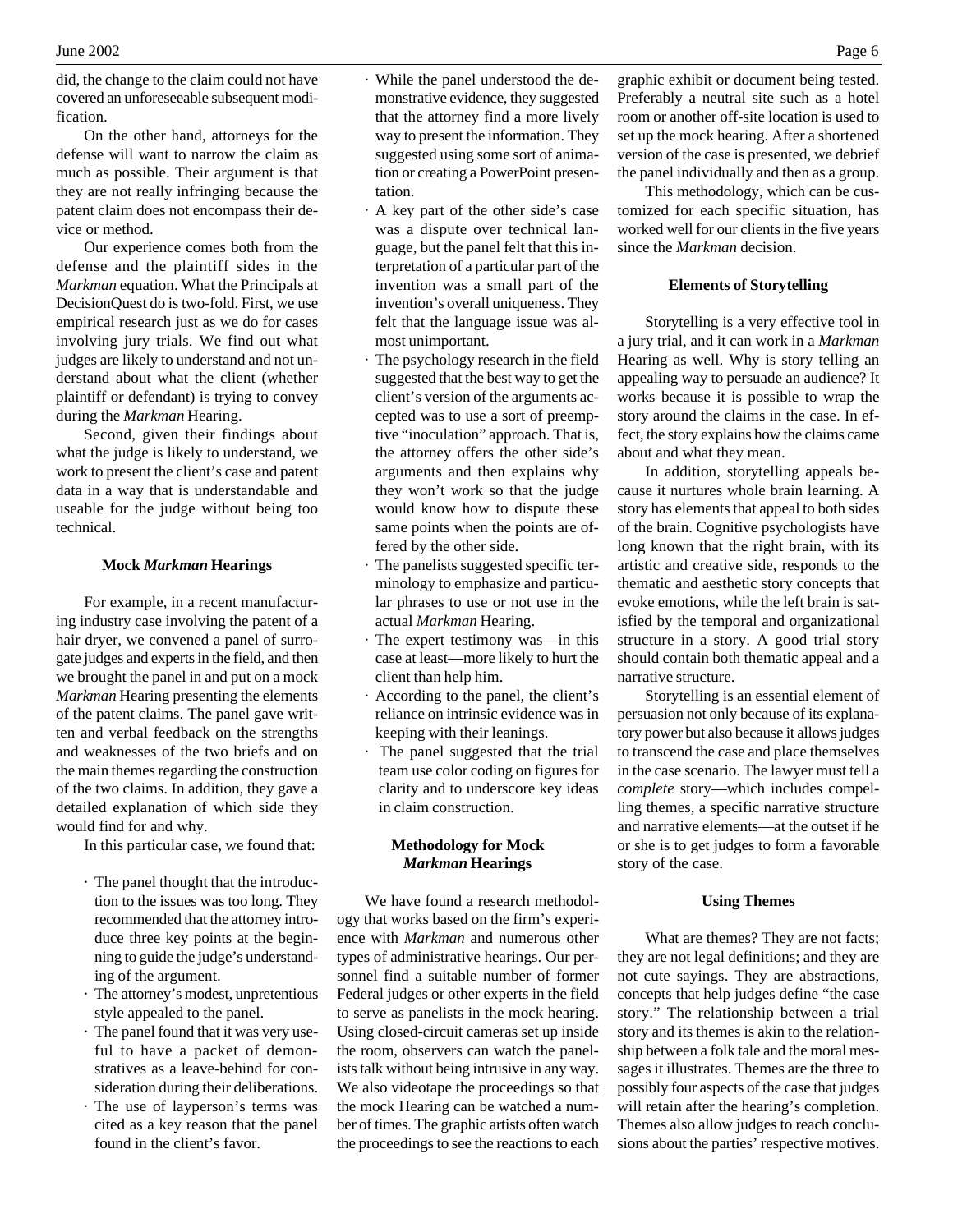Themes are an important part of the story because they promote unity, tying the characters in the case together and creating consistency between the plot and subplot. They are the organizing principles or touchstones of the case story. We worked on a patent case where an important theme which we drove home—foolish as it may seem at first—was that in a claim interpretation arising in an equivalents case "two does *not* equal one!" Such simple devices can often yield amazing results.

Themes have an important additional function since they serve as significant cues in the hearing when the judge's attention wanes or the other side creates a fog of technical data. In the same way that the exit sign or familiar landmark brings a daydreaming driver back into focus, themes serve as signposts reminding judges of the client's key points. In developing a legal case story, themes must be clear before the attorney writes the story.

The effective use of themes, narrative structure and the elements of a good story have the potential to elevate the advocate's case in the minds of judges. A presentation that follows this structure is more interesting and holds judges' attention, enabling judges to remember key facts and arguments. Themes are like the RNA molecules that replicate the key points and arguments throughout the hearing.

## *MARKMAN* **SUCCESS—PART 2: DEMONSTRATIVE EVIDENCE**

Once the strategies and themes have been developed for the case, the next step is to determine how to visually communicate the elements of the claim to the court in the most effective manner. This can be done in a wide variety of ways, depending on what the issue is that attorneys are trying to explain. Developing a visual strategy is two-fold: first, decide what to present and second, decide how best to present it.

## **How to Develop Visual Strategies for** *Markman* **Hearings**

Develop the visual strategy in conjunction with the presentation strategy:

> · Incorporate key themes into graphics. This ensures that what the judge is seeing and hearing forms a cohesive and persuasive story.

Identify areas of confusion. This begins the process of thinking visually about the case.

Some things to consider are the following:

- Judge's approval of demonstrative and presentation equipment.
- Time allotted.
- Types of evidence: i.e., photos, documents, video, patent drawings, file wrappers, etc.
- · Are there witnesses?
- Document heavy or light.
- Number of patents and claims involved.
- Technology comfort level of the attorney or witness.

## **Computer-Based Presentation Technology**

Computer-based technology is currently popular in jury trials, but it can also be used in *Markman* Hearings. The capabilities of the computer in terms of storage, speed and available software have brought the cost of developing and creating computer presentations to a level most hearings can afford.

In a recent DQ case involving a programmable VCR recorder, the *Markman* Hearing addressed numerous patents, each having many claims. The attorney needed a way to show over 60 demonstrative exhibits, in excess of 100 pages of patent language and videotaped depositions. By using a computer-based method of presentation, we were able to accomplish the following:

- · Synchronize the videotaped deposition to its transcript,
- Retrieve specific segments of the deposition,
- Access any document or exhibit in any particular order,
- Enlarge and highlight any part of the exhibits and documents, including enlargement of specific claims for easy viewing, and
- Show documents side by side.

## **Animation**

Clearly, animation is a very useful tool, especially in patent cases, because complex processes can be shown and explained in a short period of time with minimal technical language. One consideration in developing animation is cost.

The best way to control cost in animation is to define the scope of the project up front. In the world of computer animation, this is defined as creating a "story board." A storyboard is a still graphic that defines all of the illustrations and movements that are intended for the final animation.

The storyboard is the client's opportunity to make sure the artist understands what is to be developed. Clearly this is an investment that will save a significant amount of money by avoiding rework and changes to a completed animation or even work in progress. These still images are a more cost-effective means of revision, rather than at the more expensive animation step.

The most effective way to control the cost of animation is to accurately determine whether the animation needs to be developed and move in a two-dimensional (2- D) or three-dimensional (3-D) mode. Twodimensional animation is significantly less expensive than 3-D. While many animations may require 3-D modeling in some part, that does not mean the entire animation should be 3-D.

For example, an illustration could use 2-D animation if all that is required is size change or horizontal/vertical direction. If, however, it is crucial to the understanding of the patent to show rotation, multiple views, etc., then 3-D must be used.

Several other aspects affect the cost and development of computer animation. These other issues are length, technical precision, visual fidelity and availability of video and photographs to augment the use of animation. The issue of length and the ability to utilize existing video or photography may be more obvious.

Visual fidelity refers to the concept of how visually precise some or all of the objects need to be. As an example, does the car in the animation need to look specifically like a Ford Taurus or will a simple car do? The use of animation can immediately clarify technical points in the case, but—as with all other visual elements—it must be strategic to the overall case.